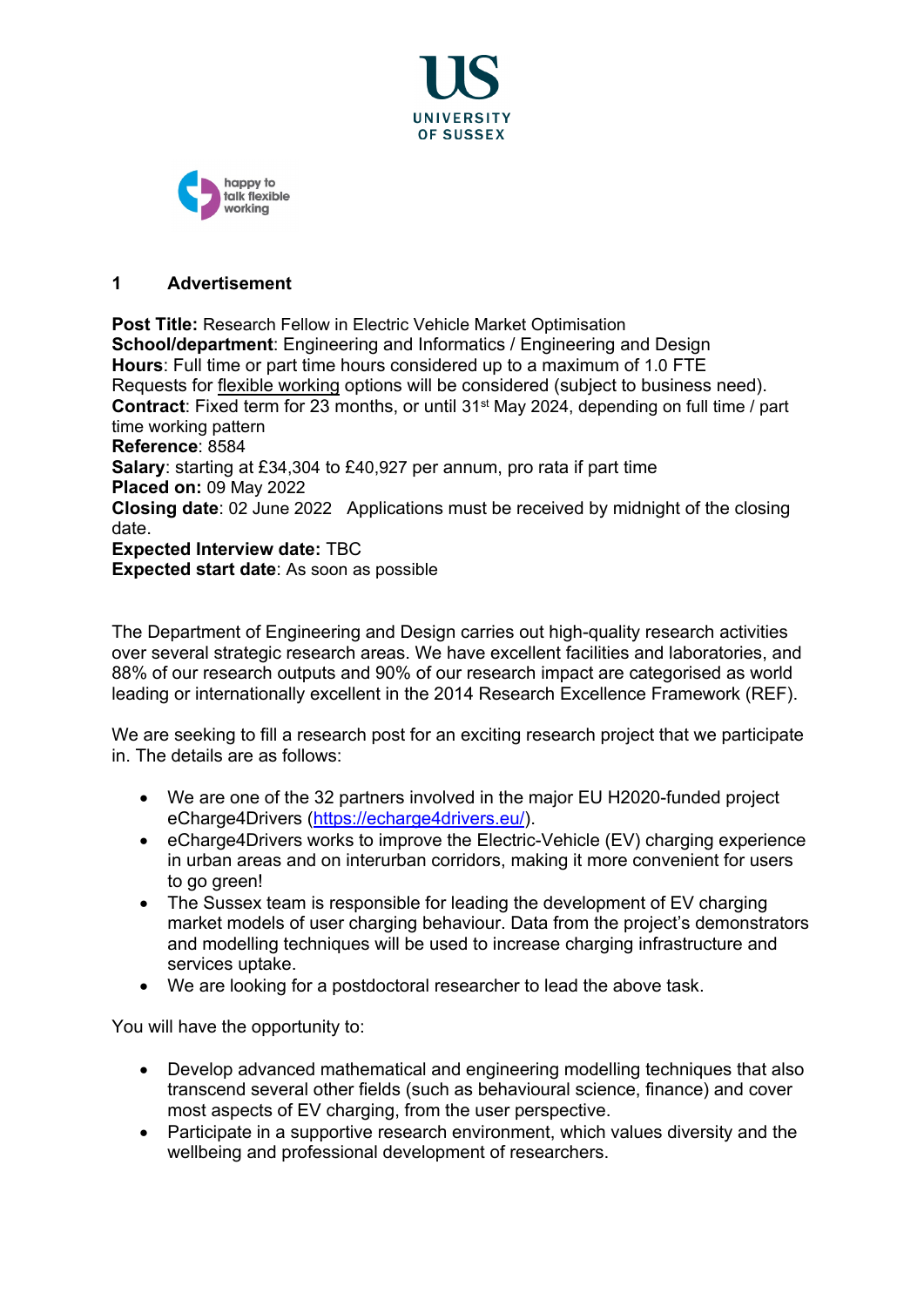• Engage with major international partners from across Europe, at the forefront of EV research.

You will bring good analytical skills and the ability to translate abstract concepts to novel mathematical models. You will also be able to communicate these concepts and models professionally, in written and oral form, to academic, policy and non-academic audiences. The full list of requirements can be found in the further particulars.

Please contact Dr Spyros Skarvelis-Kazakos (s. skarvelis-kazakos@sussex.ac.uk) for informal enquiries.

The University is committed to equality and valuing diversity, and applications are particularly welcomed from women and black and minority ethnic candidates, who are under-represented in academic posts in Science, Technology, Engineering, Medicine and Mathematics (STEMM) at Sussex.

*Please note that this position may be subject to [ATAS clearance](https://www.gov.uk/guidance/academic-technology-approval-scheme) if you require visa sponsorship.*

For full details and how to apply see our [vacancies page](http://www.sussex.ac.uk/about/jobs)

*The University of Sussex values the diversity of its staff and students and we welcome applicants from all backgrounds.*

## **2. The School**

Please find further information regarding the School at <https://www.sussex.ac.uk/ei/>

## **3. Recruitment process notes**

As part of the interview process, short-listed candidates will be required to provide a short presentation, in order to demonstrate their fit with the criteria laid out in this document. The identity of such short-listed candidates will therefore be known to those who attend the presentations, and the names, application and lists of publications of short-listed candidates will have been available in School Offices to members of the Engineering and Design Department (School of Engineering and Informatics). However, applicants may specify at the time of applying that their application should remain confidential throughout the appointing process. Please indicate whether you wish this to be the case for your application, in which case appropriate arrangements to maintain confidentiality will be made.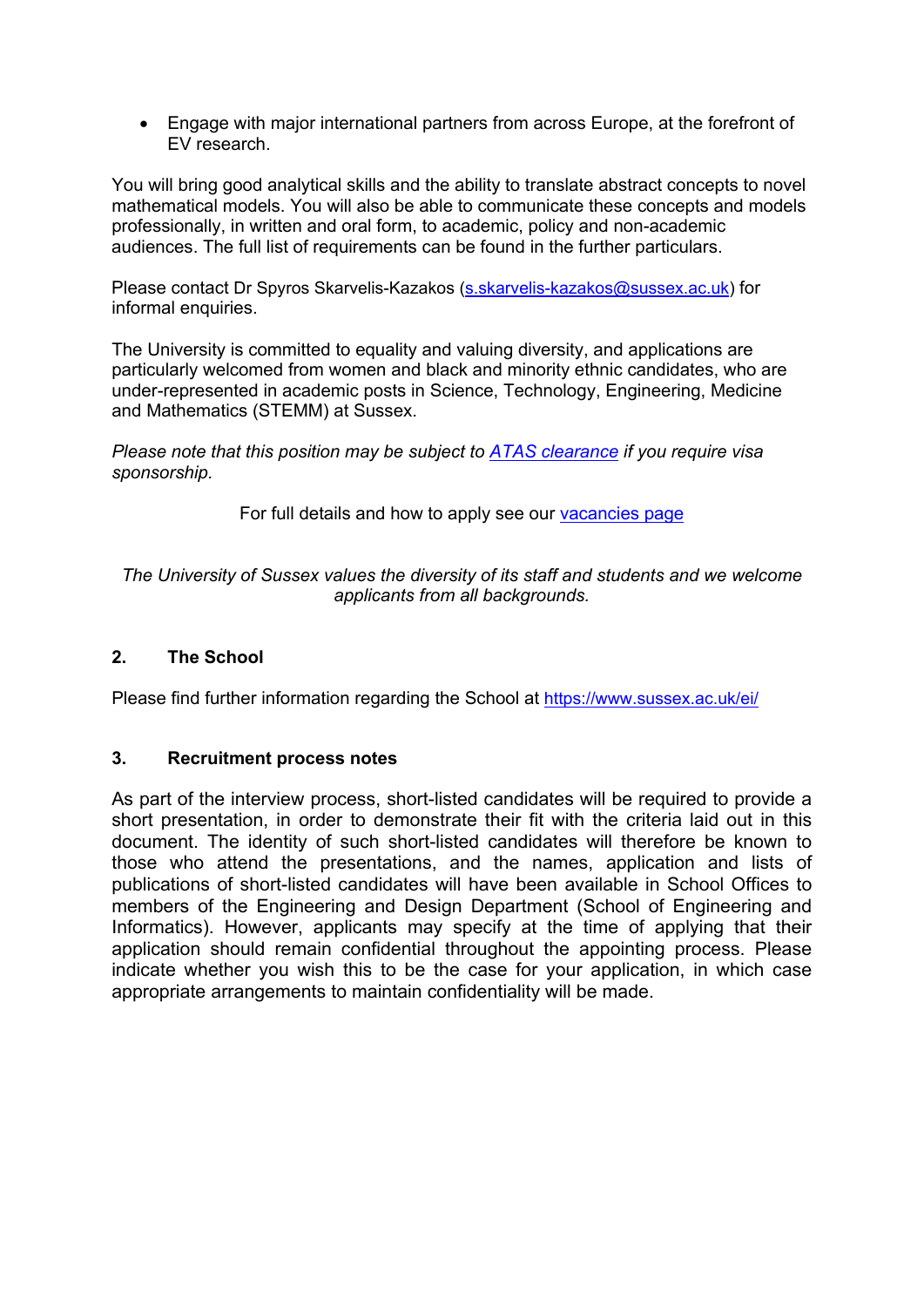# **3. Job Description**

### **CORE JOB DESCRIPTION**

| <b>Job Title:</b>        | Research Fellow in Electric Vehicle Market Optimisation                                                                                                                                                                                                   |
|--------------------------|-----------------------------------------------------------------------------------------------------------------------------------------------------------------------------------------------------------------------------------------------------------|
| Grade:                   | Research Fellow I, Grade 7                                                                                                                                                                                                                                |
| School:                  | School of Engineering and Informatics                                                                                                                                                                                                                     |
| Location:                | Richmond or Chichester I building, Falmer campus                                                                                                                                                                                                          |
| <b>Responsible to:</b>   | Principal Investigator through to Head of School                                                                                                                                                                                                          |
| Direct reports:          | n/a                                                                                                                                                                                                                                                       |
| Key contacts:            | Members of research group, members of faculty within<br>the School and University.                                                                                                                                                                        |
| <b>Role description:</b> | Research Fellow I is an early career-grade research<br>position. Post-holders will be expected to contribute to<br>the work of the research team, and also to develop<br>their research skills with support from<br>more<br>experienced members of staff. |

## **PRINCIPAL ACCOUNTABILITIES**

- 1. To engage in individual and/or collaborative research activity resulting in high-quality publications; and to develop research funding and knowledge exchange income individually or in collaboration with others, as appropriate, depending on the size and scope of the bid.
- 2. To contribute to School teaching activities.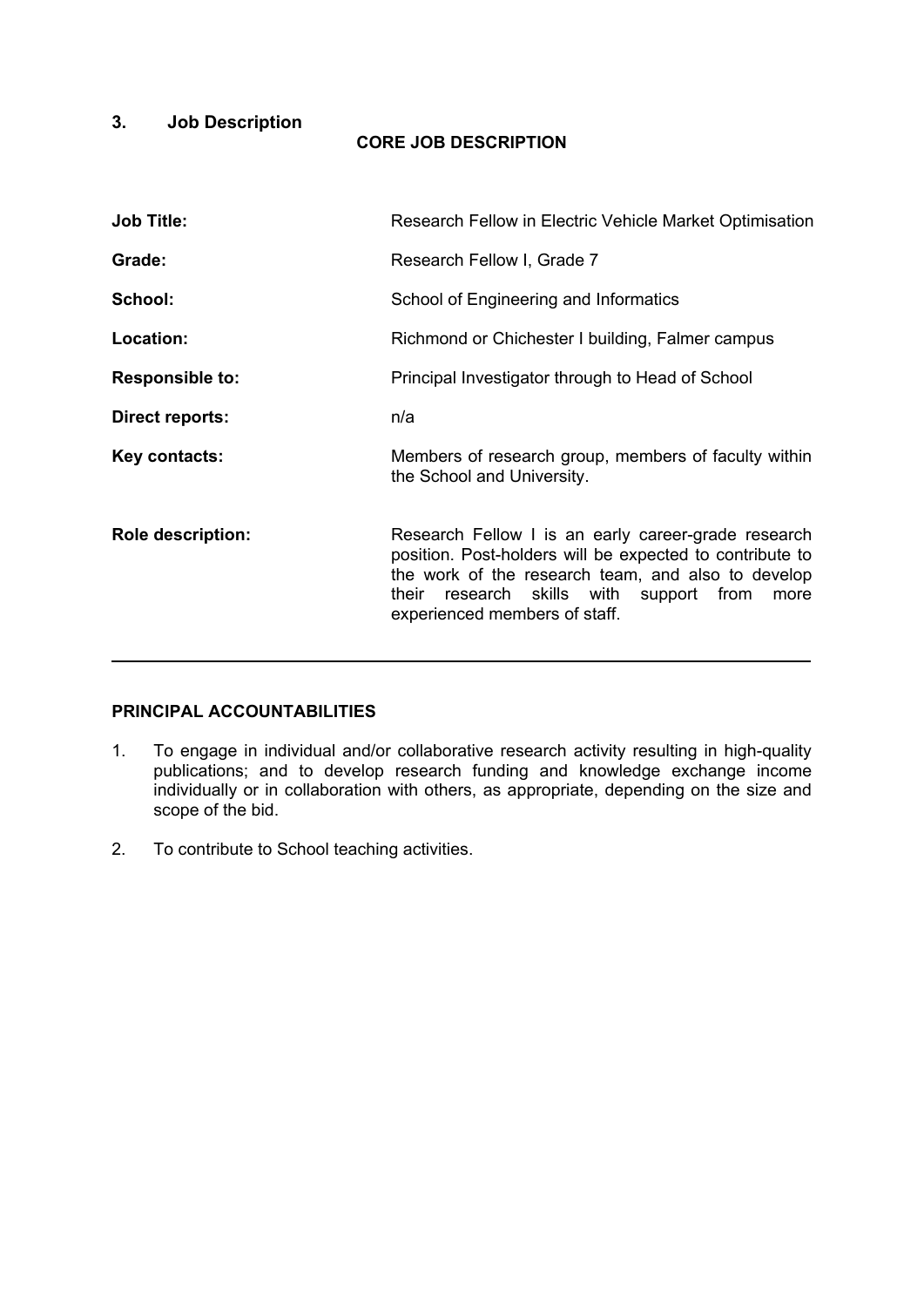### **KEY RESPONSIBILITIES**

#### **1. Research, Scholarship & Enterprise**

- 1.1 Develop research objectives and proposals for own or joint research, at acceptable levels, with assistance if required.
- 1.2 Conduct research projects individually and in collaboration with others.
- 1.3 Analyse and interpret research findings and draw conclusions on the outcomes.
- 1.4 Produce high-quality research outputs for publication in monographs or recognised high-quality journals, or performance/exhibition, as appropriate, and contribute to the School's REF submission at acceptable levels of volume and academic excellence.
- 1.5 Contribute to the preparation of proposals and applications to external bodies, for example for funding purposes.
- 1.6 Individually or with colleagues, explore opportunities for enterprise activity, knowledge exchange income and/or consultancy, where permissible.
- 1.7 Build internal contacts and participate in internal networks and relevant external networks in order to form relationships and collaborations.
- 1.8 Continually update knowledge and understanding in field or specialism, and engage in continuous professional development.

#### **2. Teaching & Student Support**

- 2.1 Undertake teaching duties, if required.
- 2.2 Assist in the assessment of student knowledge and supervision of student projects if required.
- 2.3 Assist in the development of student research skills, for example as part of a postgraduate supervision team.

#### **3. Contribution to School & University**

- 3.1 Attend and contribute to relevant School and project meetings.
- 3.2 Undertake additional duties, as required by the Principal Investigator and/or Head of **School**

#### **4. Role-specific duties**

4.1 Undertake academic research to develop a novel market model for electric vehicles, based on optimisation techniques such as revenue management and/or game theory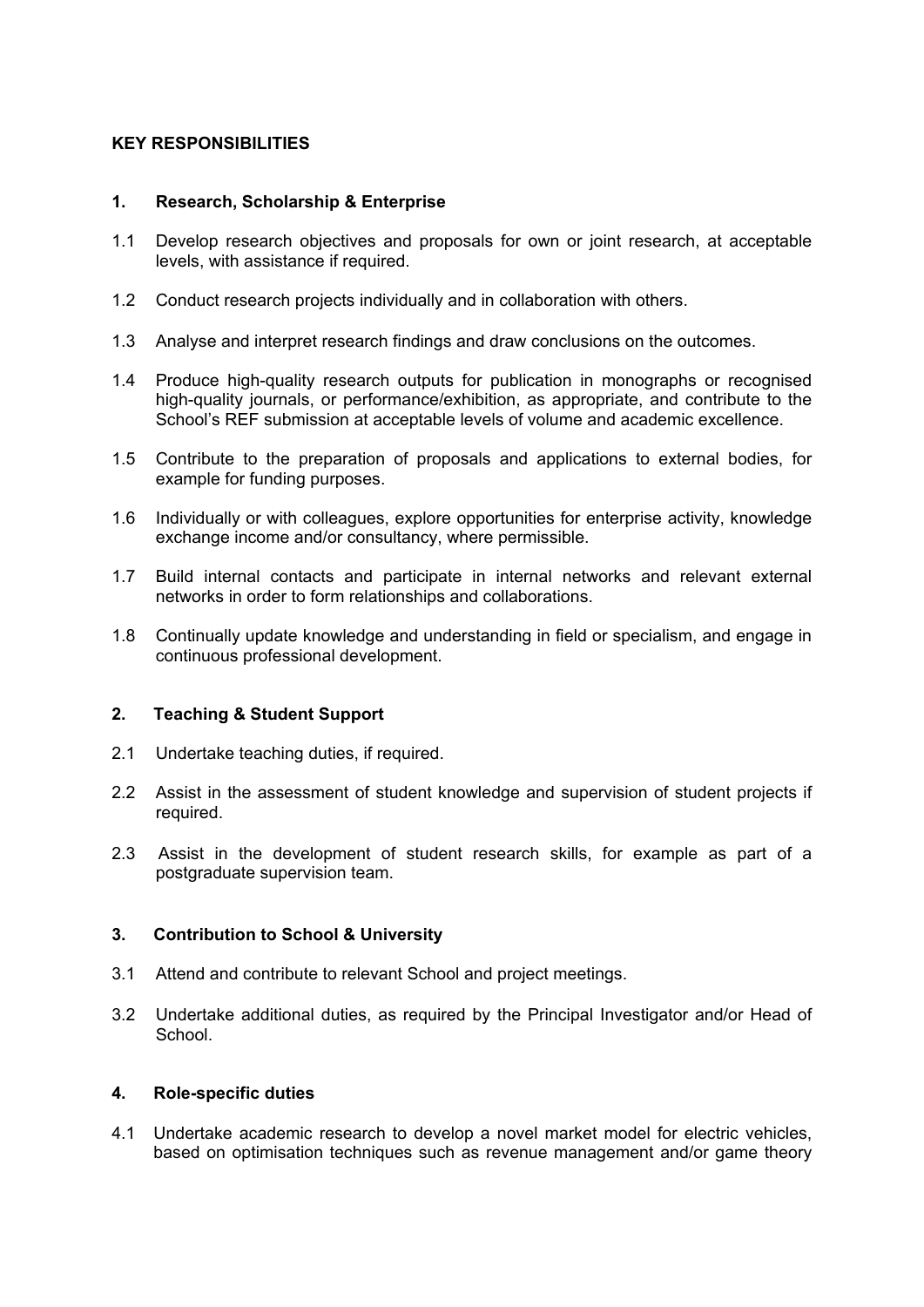and/or artificial intelligence. The aim of the model will be to understand and optimise user uptake of electric vehicles.

- 4.2 Engage with the eC4D consortium partners, in order to coordinate with other project tasks and make the model relevant to the context of the project.
- 4.3 Compile academic publications based on the outcomes of the work and present them in written and oral form to suitable high-impact conferences, journals and other outlets as appropriate.

This Job Description sets out current duties of the post that may vary from time to time without changing the general character of the post or level of responsibility entailed.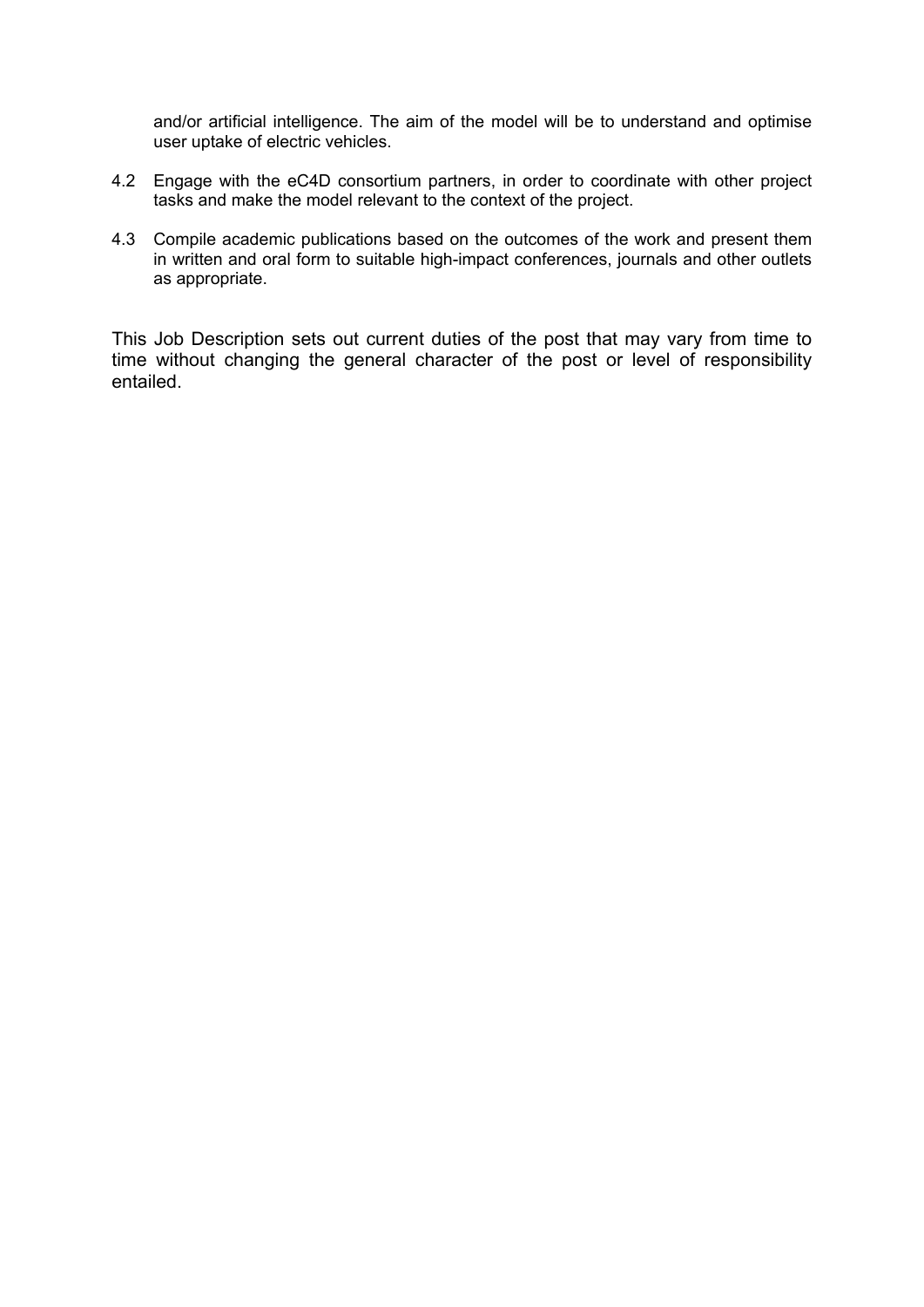# **INDICATIVE PERFORMANCE CRITERIA**

- A PhD or equivalent scholarly or relevant professional activity
- Pursuing a line of independent research within a research group.
- Publishing research (either from a recently completed PhD or new original research).
- Other forms of externally recognised professional practice of creative output of a standing equivalent to regular publication of original research.
- Initiating, developing or participating in links between the University and external bodies such as business and industry, the professions, community organisations and policy-makers.
- Evidence of successful engagement in teaching or supervision.